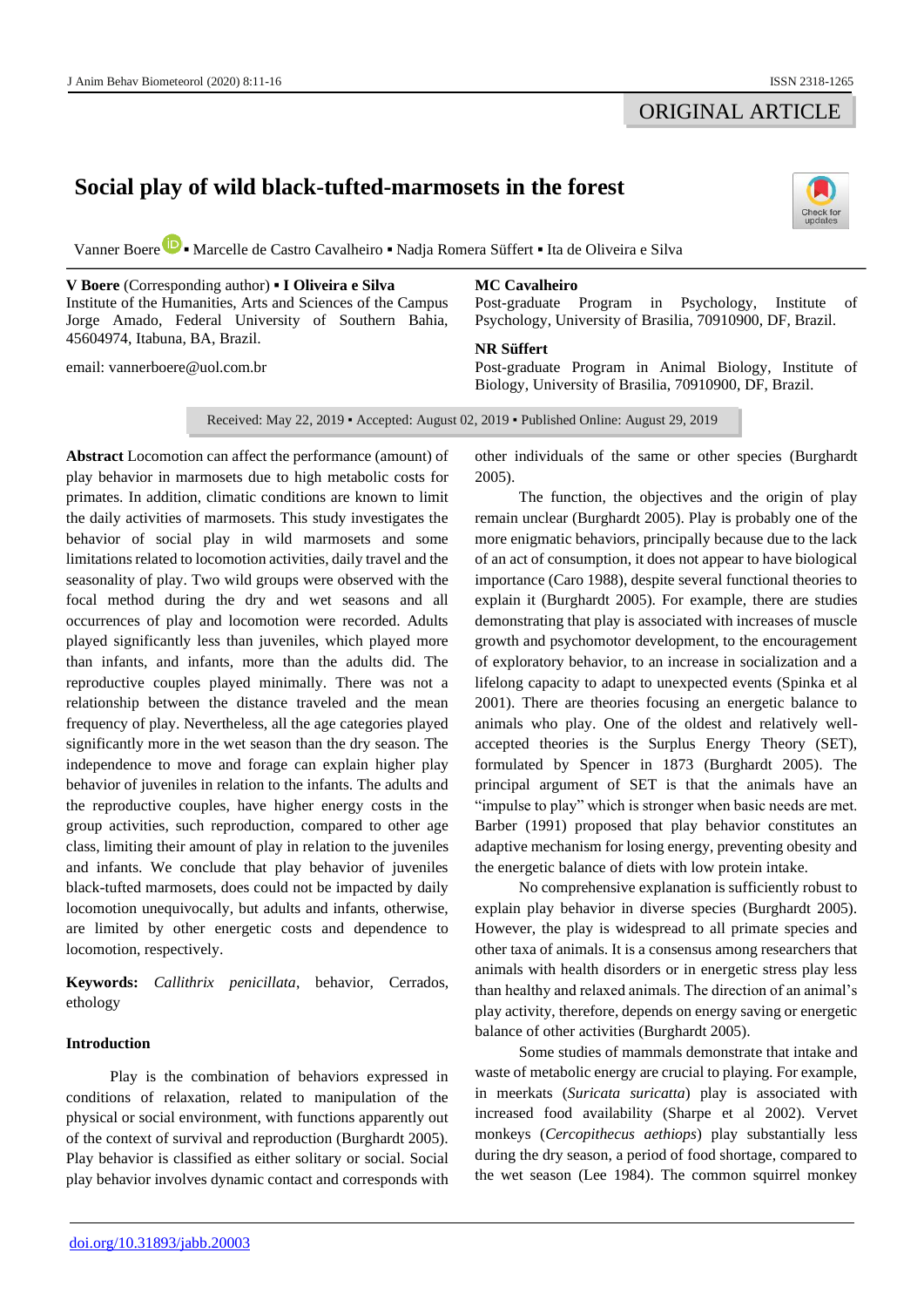(*Saimiri sciureus*), plays less in the dry season than the wet season, when an increased quantity of food resources is available (Stone 2008). Artificial food provisioning increased rates of play among Belding's ground squirrels *Spermophilus beldingi* (Nunes et al 1999).

Little is known about the factors that influence the play behavior of marmosets in natural environments (Yamamoto 1993). Only one long-term study was performed with Golden Lion Tamarins (*Leontopithecus rosalia*), a callitrichid like marmosets, in their natural environment (Oliveira et al 2003).

Black-tufted marmosets are widely distributed in the Cerrado, one of the ecosystems of Brazil, which is currently losing its biodiversity (Klink and Machado 2005). The Cerrado is subject to a seasonal regimen of extreme dryness and elevated rain precipitation (Klink and Machado 2005). For black-tufted marmosets, play can be a costly energy expenditure. Locomotion constitutes up to 70% of the activities of the C. penicillata groups (Miranda and Faria 2001) and seems to be an activity, which demands a high cost (Warren and Crompton 1998; Steudel-Numbers 2003). The groups of marmosets moved cohesively, rarely dispersing during their activities (Vilela and Faria 2004). The energetic costs of locomotion and play behavior could be different between age classes, affecting more the reproductive individuals.

The energy limitation caused by the lower food availability in the dry season (Miranda and Faria 2001; Vilela and Faria 2004), can inhibit play behavior in black-tufted marmosets when compared to the wet season. This effect would be more intense among reproductive individuals in which the nutritional supply and energetic necessities are unbalanced by the scarcity of food in the environment.

The objectives in this study were to describe the characteristics of play behavior in the natural environment of black-tufted marmosets and to verify that the frequency of this behavior can be adequately explained by a seasonal energy limitation (dry and wet seasons), considering daily movement and time of day. We have hypothesized that: 1) on days in which group movement is increased, the animals will play less to retain energy; 2) due to scarcity of foods with highest energy value, play will be less frequent in the dry season; and 3) the reproductive couples will play less than other age class, due to the high cost of reproduction.

#### **Materials and methods**

The study was performed at the Botanical Garden of Brasilia (S 15º51'42'' W 47º49'41''), Federal District, Brazil, in an area of mesophytic, semi-deciduous forest in the Cerrado biome. The climate in the region presents two distinct, welldefined seasons, one dry (May to September) and one rainy (October to April).

There were two habituated groups of marmosets were observed, with the group sizes varying during the study (Table 1). Prior to the start of observations, the marmosets were captured in a trap of multiple entries, counted, identified, and marked. For better data analysis, the marmosets were classified in three age-class according to estimated ages and (Yamamoto 1993): infants (less than five months), juveniles (from five to 18 months) and adults (over 18 months). When not otherwise emphasized, the reproductive couples of the two groups were analyzed in the same class of adults due to the close to zero frequency of play behavior.

The observations occurred continuously between 6h and 18h, for 8 months (June/2007 to February/2008), totaling 1150h. Both, play behavior, social or solitary, was recorded (Stevenson and Rylands 1988). All the play behavior occurred in situations of relaxation and never preceded agonistic behavior. When two or more animals disputed food with agonistic behavior (vocalization, piloerection, hits, and bites), it was not considered as play. Beyond the type of play, the number of individuals involved, and the start and end, times of the event were recorded. The name and the description of the observed behaviors are in Table 2.

**Table 1** Age composition of the Black-tufted marmosets groups observed in the Botanical Garden of Brasilia.

| Composition                            | Quantity of  |
|----------------------------------------|--------------|
|                                        | individuals* |
| Group 1                                |              |
| Adults (including a reproductive pair) | $9-13$       |
| Juveniles                              | $7-10$       |
| Infants                                | $2 - 4$      |
| Group 2                                |              |
| Adults (including a reproductive pair) | 10           |
| Juveniles                              | $5 - 6$      |
| <b>Infants</b>                         | $4 - 6$      |

\*Quantity of individuals could be changed due birth, change of age category, migration, death or disappearance.

The comparisons were performed by an inferential analysis, and hypotheses were tested by considering the ageclass, the average distance traveled daily, the time of day and the season of the year. A temporal approach to the distribution of play was also performed in each age-class category. To better understand the distribution of play behavior during the active period, three-time categories were created: the morning period, between 6h and 10h; the intermediate period (from 10h to 14h); and the afternoon period (from 14h to 18h). Every 15 min, the number of visible animals and their positions were recorded, with the use of Global Positioning System instrument (eTrex; Garmin, USA). The geographic points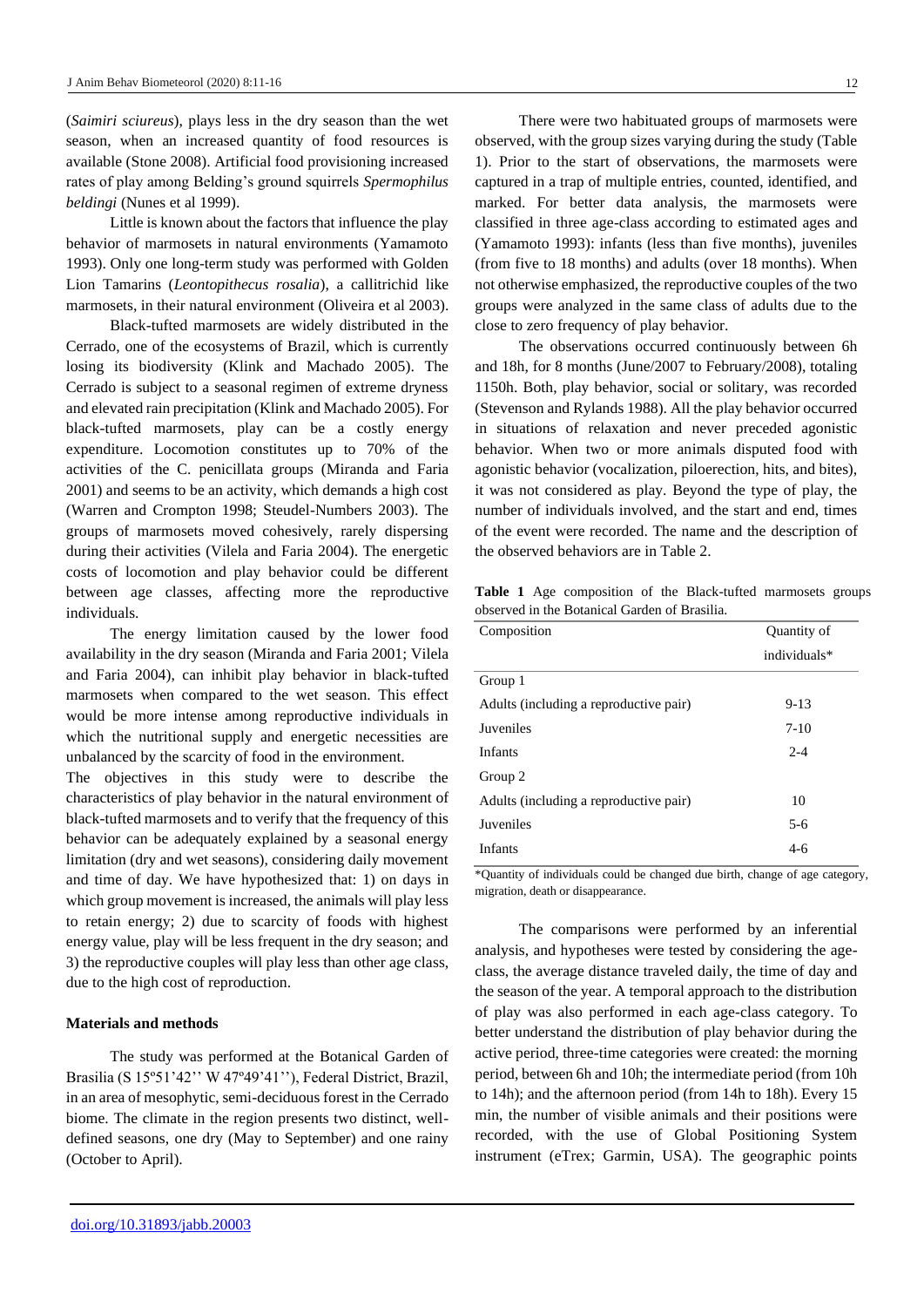captured by the GPS were analyzed with the help of the programs ARCGIS 9.2 and EXCEL.

The groups of marmosets moved cohesively, rarely dispersing during their activities (Vilela and Faria 2004). As locomotion constitutes up to 70% of the activities of the *C. penicillata* groups (Miranda and Faria 2001) and seems to be an activity, which demands a high cost (Warren and Crompton

1998; Steudel-Numbers 2003), we operationally defined the energetic cost of the daily activities as represented by the locomotion performed each day. To facilitate understanding of the analysis, we calculated the average distance traveled daily and classified the results into three levels: 1) from zero up to 552 m, 2) from 553 m to 894 m, and 3) over 894 m.

**Table 2** Behavioral activities observed from two groups of marmosets (*C. penicillata*) living in the Brasilia Botanic Garden (JBB), Brazil.

| <b>Behavior</b>    | Description                                                       |
|--------------------|-------------------------------------------------------------------|
| Social play        | Any play in which a marmoset interact with each other, without    |
|                    | apparent objective.                                               |
| Solitary play      | Any play in which a marmoset performing alone, without apparent   |
|                    | objective.                                                        |
| Agonistic behavior | Aggressive interactions between individuals such vocalization,    |
|                    | grasping, biting, scratching, pushing                             |
| Travelling         | Individual moving, running, jumping or walking                    |
| Inactive           | Marmoset resting, sleeping, stationary position or awake, but not |
|                    | moving.                                                           |
| Other behavior     | Any behavior performing by individuals such feeding, grooming,    |
|                    | drinking water, vocalizing, mobbing and so on.                    |
|                    |                                                                   |

The temporal analyses, as well as others which followed (which are not emphasized to be contrary), were performed by applying a two-tailed paired t-test. The means of the frequencies of each behavior were considered by calculating the values separately by age category and group and considering the observation windows and total time of observation. To test the hypothesis, we initially made a correlation test (Pearson) between the marmosets' distance traveled daily with the amount of play. To comparing social play behavior among the age categories, we applied an ANOVA, followed by a Bonferroni test *ad hoc*.

The other analysis, to verify differences between age categories and to test the hypothesis through comparisons between the wet and dry seasons, was made by applying the two-tailed paired t-test, and the  $\alpha$  0.05. The Brazilian legislation about ethical observations of wild animals had begun in 2012; the present study was performed between the years 2007 and 2008, precluding licenses to observe marmosets. However, all observations were with ethical standards and no harmful events for marmosets occurred during the study. It there was not obligatory legislation about noninvasive behavioral observation in that time, thus observers were ethical and legal during data collecting.

#### **Results**

The mean frequency of play of the two groups of marmosets did not differ  $(p>0.05)$ , for this, the analysis refers to the means of the two groups together. Of the 275 records of play (social and individual) between the marmosets, social behavior represented 93.1%. Therefore, our analyses were directed toward social play. The interior of the forest was the preferred location for play (60.2%), followed by the areas at the edges of the forest (31.4%). The play occurred primarily in the lower stratum, between the soil and 1.5 m of height (66.8%), followed by the medium and upper strata (18.2 and 15%, respectively.) The soil composed of the substrate was most utilized (47.8%), followed by the trunks and branches (36.9%) and the tree canopy (15.3%).

Comparing the age-class among themselves (Figure 1) by an ANOVA test, there were significant differences in the mean frequency of play  $(F_{3,265} = 167,92, p < 0.001)$ . The juveniles play more than the infants and those more than the adults do.

The temporal distribution of play was different for each age-class. The infants play significantly more in the intermediate period of the day than in the morning  $(t_{265} = -3.93,$  $p$  <0.001) and afternoon ( $t_{265}$ = 2.09,  $p$  = 0.04). It did not occur significant differences between the morning and afternoon  $(t_{265} = -1.25, p = 0.21)$ . As with the infants, the juveniles play significantly more during the intermediate period of the day, in relation to the morning period ( $t_{265}$ = -2.29,  $p$  = 0.02). There were no significant differences between the intermediate and afternoon periods ( $t_{265}$ = 1.07,  $p = 0.29$ ) and between the morning and the afternoon  $(t_{265} = -1.12, p = 0.26)$ . For adults,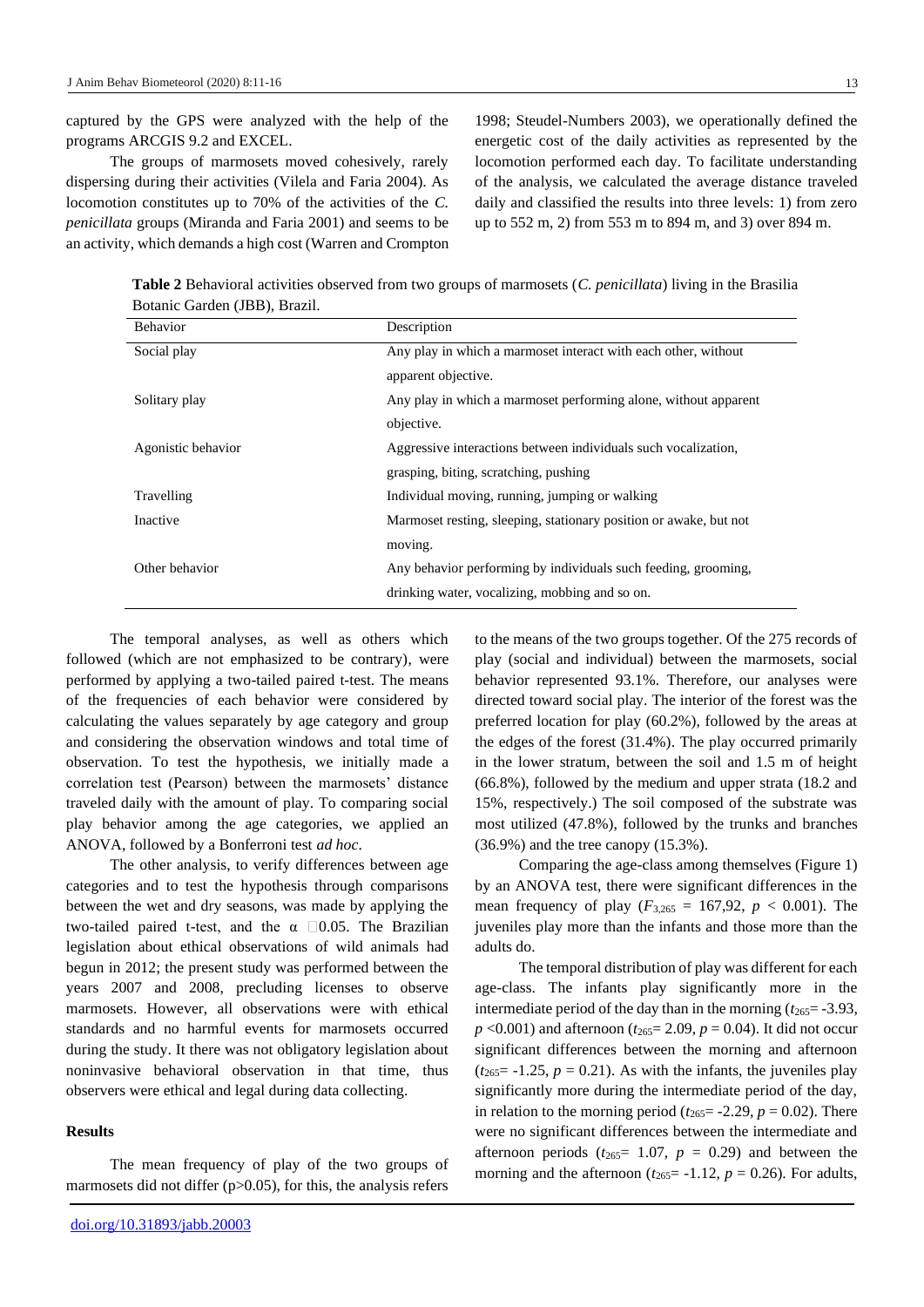significant differences were not observed in the periods cited above (morning and intermediate:  $t_{265} = 1.46$ ,  $p = 0.14$ ; afternoon and intermediate:  $t_{265}$  = -1.89,  $p = 0.06$  and morning and afternoon:  $t_{265} = -0.34$ ,  $p = 0.73$ ).

Groups 1 and 2 did not differ for locomotion  $(t_{265}=$ 1.173,  $p = 0.25$ ). A strong correlation between the distance traveled daily and the frequency of play of the different age groups (infants:  $r=0.36$ ,  $p=0.06$ ; juveniles=  $r=0.23$ ,  $p=0.23$ ; adults:  $r=0.12$ ,  $p=0.53$ ; reproductive couples:  $r=0.31$ ,  $p=0.10$ ), was not observed. Thus, it is suggesting there is no priority dependence between energy expenditures for one activity or another. The frequency of play was significantly less in the dry season in relation to the wet season for juveniles  $(t_{265} = -1)$ 3.6,  $p = 0.001$ ) and adults ( $t_{265} = -3.4$ ,  $p = 0.001$ ), but not for the infants ( $t_{265}$ = 6.8,  $p$  = 0.001).



**Figure 1** Age categories differences of social play behavior in two wild groups of Black-tufted marmosets. There were significant differences in each category. The juveniles play more than the infants (\*Bonferroni test,  $p < 0.01$ ), and those more than the adults (\*\*Bonferroni test,  $p <$ 0.001).

#### **Discussion**

Together, the results were not clear-cut to prove the hypothesis that play behavior depends on energy saving in black-tufted marmosets. While the results obtained of the analysis of play behavior of the marmosets by age-class, time of day or seasonal distribution could be explained by energetic limitations, the relation between the cost of locomotion and the frequency of play did not prove the hypothesis that energy is a limiting factor.

The energy cost of the locomotion can be estimated from the distance traveled and other variables such as the type of locomotion (bipedal, quadrupedal, saltatory or suspensory), climatic conditions and the weight of the individual (Steudel-Numbers 2003). Using distance traveled as an estimate of the energy cost for the entire group suggests that there is not a relationship between spending energy and playing. In the analysis of each age category, the relation between the distance traveled and play suggests discrepancies between the individuals. Therefore, it suggests that daily distance traveled does not a good proxy to estimate energy cost regarding play behavior in black-tufted marmosets.

Despite these limitations, the cost of locomotion for the group, independent of the age-class, is not related to the frequency of play. Part of the explanation is because the age class differs in the frequency of play. The juveniles and the

infants play more than the adults (including the reproductive couples) do, and this result may have counterbalanced the correlation with the locomotion. The infants are dependent on older animals to move long distances in the forest, positioning on the back of older marmosets, especially the reproductive males (Locke-Hayden and Chalmers 1983). Mainly the adult's care the infants almost time in their natural environment, until two months of life (Stevenson and Rylands 1988).

The adults have additional energy costs (Yamamoto, 1993) not estimated in the present study. Adults generally involve themselves in the defense against other groups, watch for predators and help with parental care (cleaning and feeding) of the infants. The reproductive females who are breastfeeding can gestate a new pair of infants during this phase (Tardiff et al 2001), which is one energy cost limit of marmosets (Goldizen 1990). These limitations do not occur in juveniles and in the infants. Juveniles can take care of infants, but the contribution is small when compared to the adults (Bales et al 2000; Yamamoto et al 2008). Therefore, it seems plausible that there is excess energy for play in juveniles and infants, favoring the spending of this "surplus" energy in play behavior.

Infants are dependent on adults and juveniles members of the marmoset group. Despite this dependence, there is no correlation between distance traveled daily and the frequency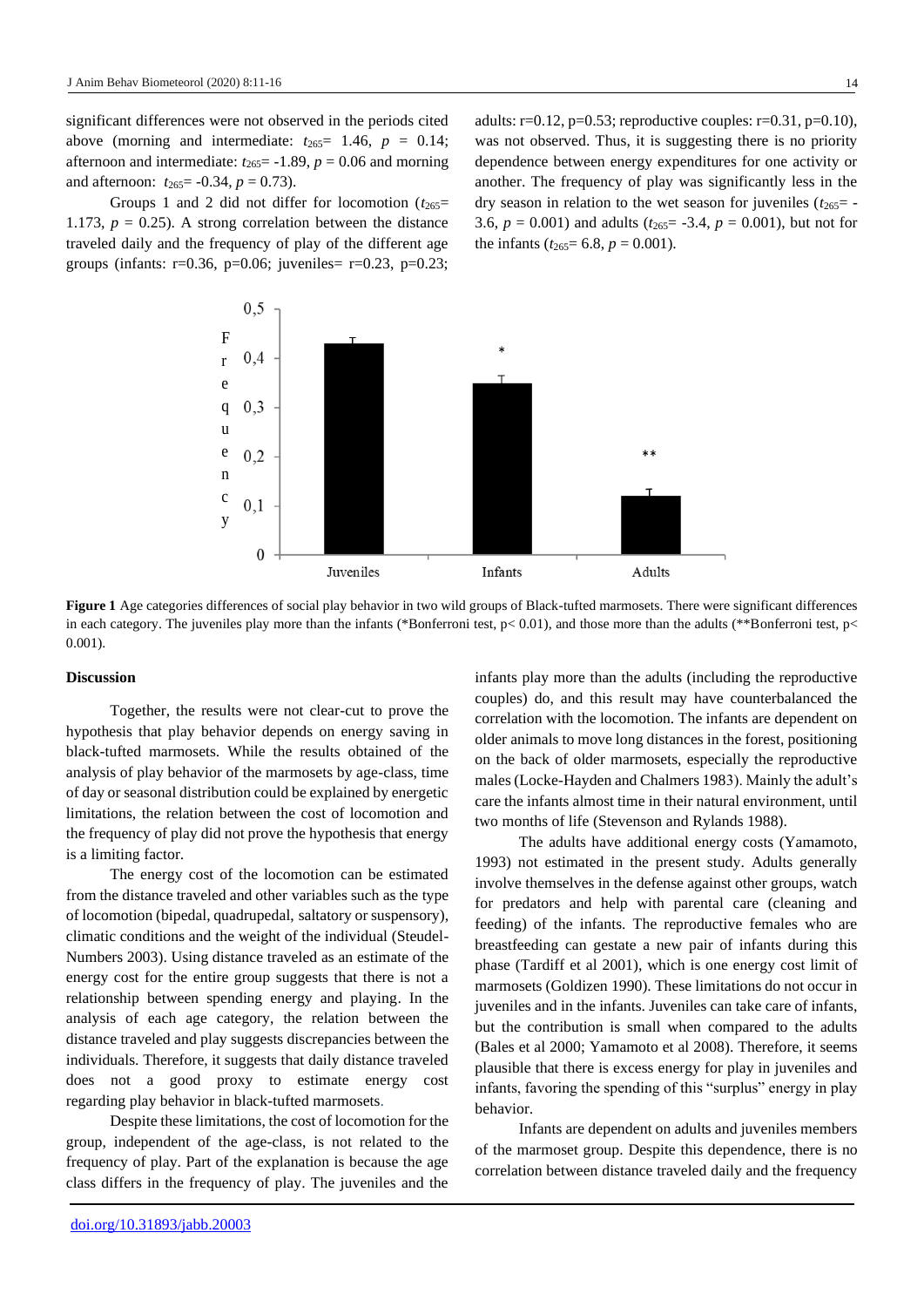of play behavior in the infants. Nevertheless, we analyzed the juvenile and adult categories and observed that there is a difference in the frequency of play, which conforms to the distance traveled daily. The amount of play decreases when the marmosets travel shorter distances and increases when the marmosets travel longer distances. This apparent energy paradox can be explained by a lower general disposition to activities; including both locomotion and play in these two age categories, during the rainy season. This also occurs in the play behavior of gelada baboons (*Theropithecus gelada*) (Barret et al 1992), which lowers its activity in response to sudden storms in the wet season. The activity of marmosets is reduced when it rains, as they go into the trees earlier to rest or become quiet during the storm (Alonso and Langguth 1989; Vilela and Faria 2004; Silva 2008).

We observed that the infants and the juveniles concentrated on play behavior in the intermediate period of the day, between 10 and 14 h. That period is described as a phase of rest and of lower activity of marmoset groups (Miranda and Faria 2001), but not for juveniles and infants of this study. The results here demonstrate that at least part of the group uses that period for the increased play behavior, particularly in relation to the first hours of the morning.

Previous studies have demonstrated that early morning marmosets forage intensely (Miranda and Faria 2001; Vilela and Faria 2004). That seems to be the case with these studied groups as well. Silva (2008) observed the feeding behavior of these same marmosets at the same time of the present study, and described that there is a concentration of foraging activities and eating in the first hours of the morning. In the intermediate phase of the day, the animals have presumably already had sufficient intake of nutrients and energy. Due to the early morning intake of nutrients, it is understandable why juveniles and infants concentrate their play in the intermediate phase of the day in relation to the first period of the morning. On the other hand, adults are motivated to rest and does not play at all, maybe due the vigilant behavior to predators (Rylands and Faria, 1993).

It seems essential then that the first forage is for an ingestion of nutrients, and play occurs afterward. This may explain why the adults tended to play in the afternoon period, when there is an accumulation of energy from the foods ingested in the two previous periods (between 6 and 10h; and between 10 and 14h). Comparatively, in the species of callitrichid, the golden lion tamarin, social play in the intermediate phase of the day was also more frequent but on a small scale as part of the daily activities (Oliveira et al 2003). Evidence that play may be restricted to golden lion tamarins due to energy limitations has not yet been observed.

Our hypothesis is that in shorter distances the marmosets play more and vice-versa. The result suggests that in shorter distances traveled, the juveniles and the adults play less in relation to the mean or longer distances. The play did

not differ in either mean or longer distances traveled, suggesting that the spent energy in locomotion does not appear to be limiting the amount of play in juvenile and adult marmosets.

Indeed, there are some studies suggesting that the play may not have a great impact on the energy costs of some species. In mice (*Rattus novergicus*), play behavior can represent an energy cost of 10% (Sivyi and Atrens 1992), with a lower value in infant animals which have not yet reproduced. In domestic cat (*Felis catus*) play seems to have an insignificant energetic cost (4%) on the daily metabolism (Martin 1984). A study with infant cheetahs (*Acinonyx jubatus*) demonstrated that play may not have a high enough energy cost to affect other activities (Caro, 995). Despite the energetic limitations of each species, the energy cost of play can be insignificant for infants and juveniles, but be substantial for adult marmosets.

Our study does not rule out other proximal and distal causes of the play behavior in marmosets, such acquisition of skillfulness (Chalmers and Locke-Haydon, 1984), reducing stress (Norscia and Palagi, 2011), hormonal condition (Birnie et al 2012) and expression of neurotransmitter (Trezza et al 2010). However, our focus was the energetic cost in natural conditions, using distance traveled, seasonality and other socio-ecological conditions such age class and reproductive status, considering many studies which well-definite roles e pressures on marmosets them (Rylands and Faria, 1993).

In general, these results suggest that there is not dependence between the energy costs of locomotion and the mean frequency of play in black-tufted marmosets, negating our first hypothesis. However, there are evidence to consider correct our second and third hypothesis: due to the scarcity of foods with a highest energy value, the play will be less frequent in the dry season, and the reproductive couples will play less than other age class. To our knowledge, the present study is the first on black-tufted marmosets play behavior in their natural environment, through an energetic perspective.

#### **Acknowledgements**

We are grateful to Mariana Queiroz and Samara Rinco de Granca for the field assistance. We are in debt with the staff of the Botanical Garden of Brasilia for the help and permission to study the marmosets.

#### **References**

Alonso C, Langguth A (1989) Ecologia e comportamento de *Callithrix jacchus* (Primates: Callitrichidae) numa ilha de floresta Atlântica. Revista Nordestina de Biologia 6:105-137.

Andrews MW, Rosenblum LA (1993) Assessment of attachment in differentially reared infant monkeys (*Macaca radiata*): Response to separation and a novel environment. Journal of Comparative Psychology 107:84-90.